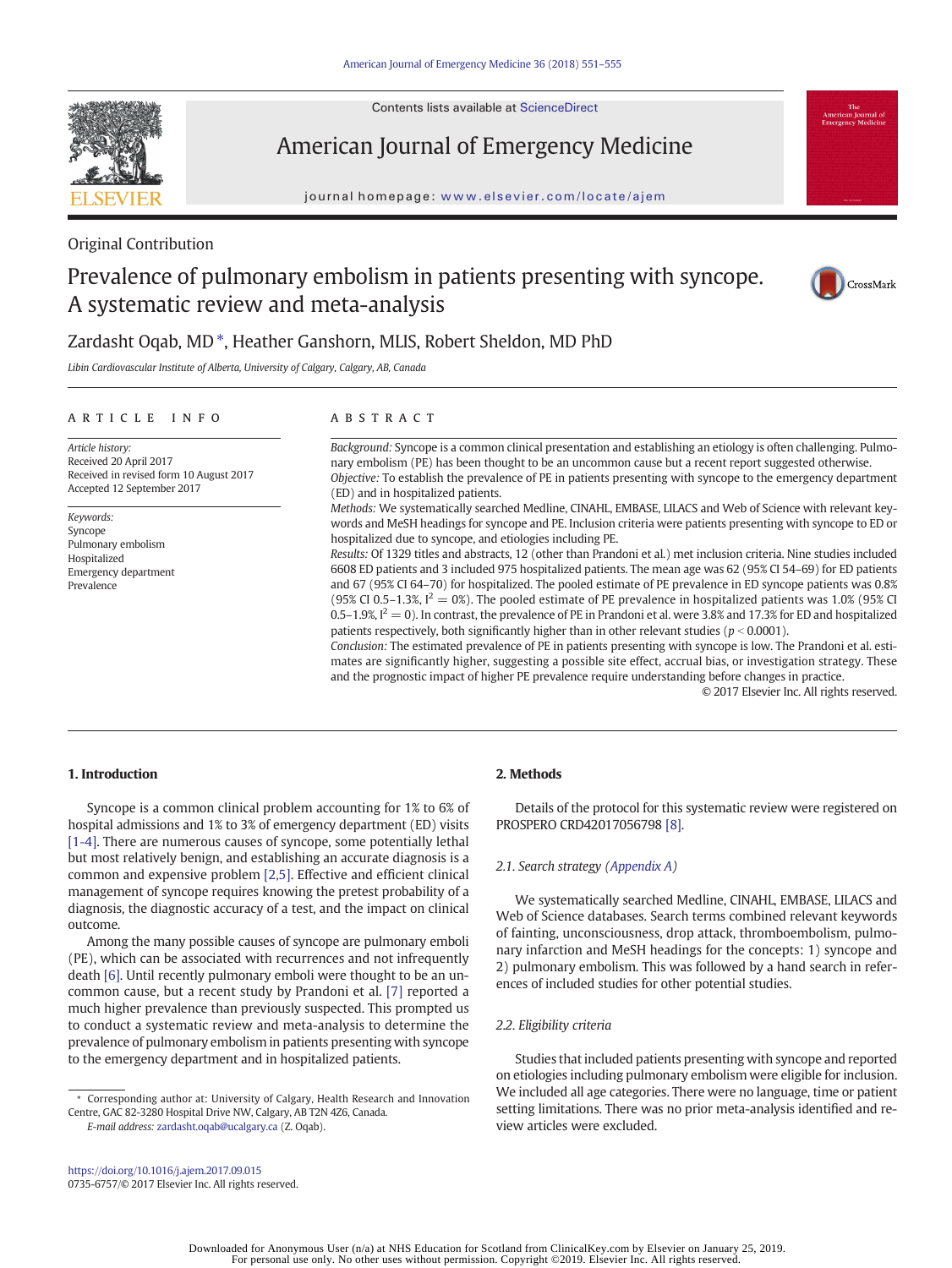### 2.3. Methods of review

The titles and abstracts of potential papers were independently reviewed by two authors. Full text articles were obtained when there was uncertainty in the studies. Data extraction and assessment of validity were also performed by both reviewers and confirmed by a third reviewer. Fig. 1 shows the PRISMA diagram.

#### 2.4. Quality assessment

The quality of the studies was evaluated independently by two reviewers. Neither the Newcastle-Ottawa Scale [\[9\]](#page-3-0) nor the Quality Assessment of Diagnostic Accuracy Studies [\[10\]](#page-3-0) tools were suitable for application to this study. Therefore, we modified an existing scale [\[11\]](#page-3-0) and summarized the methodological quality of the studies with a series of descriptors. (Supplementary Tables S2 and S3).

#### 2.5. Statistical analysis

Data were analyzed using Comprehensive Meta-Analysis software version 3 (Biostat Inc. Englewood, NJ). The studies were divided into two cohorts: 1) patients presenting with syncope to the emergency department, 2) hospitalized patients with syncope. Pooled odds ratios were calculated using a random-effects model. A two sample z-test of proportions was used to compare the pooled prevalence of the selected studies to Prandoni et al. [\[7\]](#page-3-0) Heterogeneity was estimated using the  $I^2$ statistic in a random effect analysis [\[12\]](#page-3-0). The data of Prandoni et al. [\[7\]](#page-3-0) were not included in the meta-analyses.

#### 3. Results

#### 3.1. Study selection and characteristics

The initial search yielded 1902 articles, and after removing duplicates 1329 articles were assessed for titles and abstracts. Fifty-three full text articles were accessed and of these, 38 were excluded due to wrong population involving patients who presented with confirmed PE, 3 were review articles and 12 (other than Prandoni et al. [\[7\]\)](#page-3-0) met the eligibility criteria. There were no randomized controlled trials.



#### 3.2. Study participants

The sample sizes ranged from 117 to 2871 patients with a mean study size of 660 (standard deviation  $(SD) = 721$ , standard error of mean (SEM)  $= 200$ ). The weighted mean age of ED patients was 61.5 (95% CI 54.4–68.7, SEM = 3.6) and 49% (SD = 4.8%, SEM = 1.6) were male. The hospitalized cohort was older with weighted mean age of 67.1 (95% CI 63.6–70.1, SEM = 1.8) and 48.5% (SD = 10.9%, SEM = 4.9) were male.

#### 3.3. Study characteristics [\(Table 1\)](#page-2-0)

There were nine studies involving 6608 ED patients and three studies involving 975 hospitalized patients. Only 4/12 studies reported on the specific methods of diagnosing PE. Vanbrabant et al. [\[13\]](#page-3-0) performed 13 computed tomography (CT) scans of the chest in patients suspected of having PE and confirmed PE in 3 patients. Neither the reason for ordering the CT scans nor the clinical presentations of the patients was reported. Sarasin et al. [\[14\]](#page-3-0) reported on 67/650 patients with unknown causes of syncope, of whom 11/67 were suspected to have a PE and 8/ 11 were confirmed using lower limb venous compression ultrasound, plasma D-dimer measurement, and CT scan. Neither whether the 11 patients underwent all these tests, nor the reasons for ordering the CT scans were reported. Del Rosso et al. [\[15\]](#page-3-0) diagnosed PE in 5/516 patients; 4 were diagnosed with a CT scan and 1 diagnosed with an echocardiogram. Neither the reason for ordering CT scan or echocardiogram nor the clinical presentations of patients was reported. Quinn et al. [\[16\]](#page-3-0) diagnosed PE in 5/684 patients. PE was confirmed by ventilation perfusion (V/Q) scanning, CT of the chest, pulmonary angiography or on autopsy. It is not reported how many patients were suspected to have PE and underwent confirmatory tests nor their clinical presentations prompting further testing.

Among the hospitalized cohort, Grossman et al. [\[17\]](#page-3-0) reported on 3 groups of patients; full admissions, 1-day admission and ED observation unit. We combined these and analyzed them as part of hospitalized cohort. No study systematically screened for PE. The use of CT scans was based on clinical decision-making.

#### 3.4. Prevalence of PE in the ED syncope cohort [\(Fig. 2\)](#page-2-0)

The pooled estimate of PE prevalence in ED syncope cohort was 0.8% (95% CI 0.5–1.3%,  $I^2 = 0$ , SEM = 0.3). The prevalence of PE in ED patients in the Prandoni et al. [\[7\]](#page-3-0) study was 3.8%, which is significantly higher than the pooled estimate of the other studies ( $p < 0.0001$ ). The pooled estimate of PE prevalence in ED studies which reported on methods of diagnosing PE (i.e. CT scans, V/Q scan, echocardiogram etc.) was 1.1%  $(95\%CI\ 0.7-1.8\%, I^2 = 5.3, SEM = 0.2).$ 

#### 3.5. Prevalence of PE in the hospitalized syncope cohort [\(Fig. 2\)](#page-2-0)

The pooled estimate of PE prevalence in hospitalized syncope cohort was 1.0% (95% CI 0.5–1.9%,  $I^2 = 0$ , SEM  $= 0.2$ ). The prevalence of PE in hospitalized patients with syncope in the Prandoni et al. [\[7\]](#page-3-0) study was 17.3%, which is significantly higher than other studies ( $p < 0.0001$ ).

#### 3.6. Prevalence of PE in ED and hospitalized cohorts combined ([Fig. 2\)](#page-2-0)

The overall pooled estimate of PE prevalence in syncope patients was 0.9% (95%CI 0.6–1.3%,  $I^2 = 46.7$ %, SEM = 0.2).

#### 4. Discussion

We conducted a systematic review that found the prevalence of pulmonary embolism to be  $\leq 1\%$  in patients presenting with syncope, Fig. 1. PRISMA diagram for systematic literature search. confirming it to be an uncommon finding in current practice patterns.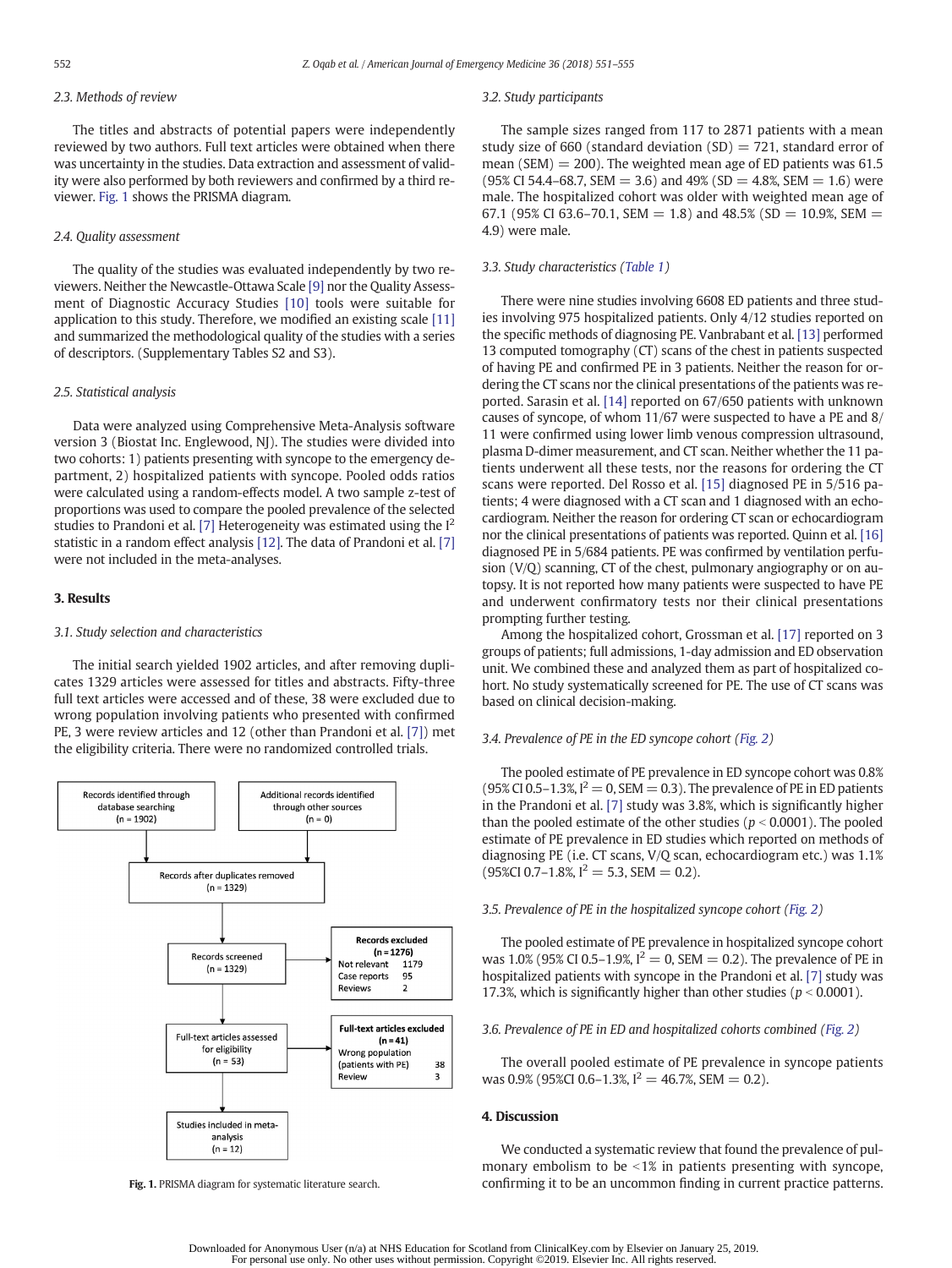<span id="page-2-0"></span>

|--|--|--|

Study characteristics

| Author/year           | Study design               | n    | Setting   | Age       | $Men(\%)$ | Admission(%)             | PE Prev alence |
|-----------------------|----------------------------|------|-----------|-----------|-----------|--------------------------|----------------|
| Blanc, 2001 [27]      | Prospective Observational  | 454  | <b>ED</b> | $57 + 23$ | 43        | 63                       | 4/454(0.9%)    |
| Del Rosso, 2008 [15]  | Prospective Cohort         | 516  | <b>ED</b> | $63 + 21$ | 54        | -                        | 5/516(1%)      |
| Quinn, 2004 [16]      | Prospective Cohort         | 684  | <b>ED</b> | $62 + 23$ | 41        | 55                       | 5/684 (0.7%)   |
| Sarasin, 2001 [14]    | Prospective Cohort         | 650  | <b>ED</b> | $60 + 23$ | 48        | $\qquad \qquad -$        | 8/650(1.2%)    |
| Saravi, 2015 [28]     | Prospective Cohort         | 124  | <b>ED</b> | $60 + 20$ | 46        |                          | 2/124(1.6%)    |
| Sun, 2009 [29]        | Retrospective Chart Review | 2871 | <b>ED</b> | $75 + 11$ | 46        | 43                       | 7/2871 (0.2%)  |
| Sun. 2007 [30]        | Prospective Cohort         | 477  | <b>ED</b> | $-$       | 44        | 51                       | 1/477(0.2%)    |
| Suzuki, 2004 [31]     | Retrospective Chart Review | 715  | <b>ED</b> | $58 + 20$ | 55        | $\overline{\phantom{0}}$ | 4/715(0.6%)    |
| Vandrabant, 2011 [13] | Retrospective Chart Review | 117  | <b>ED</b> | $57 + 22$ | 45        | 28                       | 3/117(2.5%)    |
| Grossman, 2016 [17]   | Prospective Cohort         | 351  | Hosp      | $71 + 18$ | 45        |                          | 3/351 (0.9%)   |
| Cook, 2016 [32]       | Prospective Cohort         | 299  | Hosp      | $70 + 18$ | 59        |                          | 4/299(1.3%)    |
| Sule, 2011 [33]       | Retrospective Chart Review | 325  | Hosp      | $66 + 17$ | 59        |                          | 2/325(0.6%)    |

Abbreviations: ED-emergency department, PE-pulmonary embolism,

Hosp-hospitalized, (−) not reported.

In contrast, Prandoni et al. [\[7\]](#page-3-0) reported much higher prevalences: 3.8% and 17.3% for patients in the ED and in hospitalized, respectively.

#### 4.1. Current diagnostic approaches to syncope

There is significant variability in the workup of syncope which is in party due to a lack of consensus on a gold standard approach. The challenge to the ED physician, in addition to establishing an etiology, is deciding whether patient's presentation warrants an admission, a specialist referral or discharge home [\[1\].](#page-3-0) Most guidelines agree that history, physical examination and ECG are the best initial diagnostic tests in establishing a diagnosis [\[1,18,19\].](#page-3-0) However, if a diagnosis is still not made, considerable variability exists on subsequent testing recommendations. Furthermore, while risk stratification is important, no clinical decision rule has been shown to be better than the judgment of the bedside physician. One of the major limitations of the risk schemes is the inclusion of all patients regardless of whether or not the underlying comorbid conditions are associated with syncope [\[19\]](#page-3-0). Moreover, the methods used to establish these scores and risk markers from history, physical exam, study end-points, adverse event rates and time interval between events are very variable between studies [\[19\].](#page-3-0)

#### 4.2. Systematic approach to diagnosing pulmonary emboli in syncope patients

In our studies, CT scans were obtained according to clinical judgment. The patient characteristics, presenting symptoms and reason for ordering the CT scan were not reported. Only Prandoni et al. [\[7\]](#page-3-0) conducted a protocol-driven systematic search for PE. They screened hospitalized patients with first episode of syncope for the likelihood of PE using the Simplified Wells Score and D-dimer measurement. Patients who had a Wells Score  $>4$  and/or a positive D-dimer underwent V/Q scan or CT chest. Prandoni et al. [\[7\]](#page-3-0) obtained a D-dimer in all hospitalized patients and the cut off value for a positive test was between 250 and 500 ng/ml, which is contrary to PE guidelines which recommend using age adjusted D-dimer thresholds or at the minimum a cut of  $>500$  ng/ml for imaging [\[20\].](#page-3-0) Furthermore, 59% of patients underwent an imaging test based on a positive D-dimer alone and a low Simplified Wells Score. The specificity of D-dimer test in hospitalized patients is lower than in outpatients or ED patients due to co-morbidities, length of hospitalization and older age affecting the levels in the inpatient population [\[21,22\]](#page-3-0). Therefore, it is possible that in the Prandoni et al. study a substantially higher number of patients underwent CT scans or V/Q scans because of a lower threshold for ordering confirmatory tests, which led to higher diagnoses of segmental and sub-segmental PEs. Their clinical significance is unclear.

The methods of diagnosing PE are not always reliable. In our review, only 4/12 (Vandrabant [\[13\],](#page-3-0) Sarasin [\[14\]](#page-3-0), Del Rosso [\[15\],](#page-3-0) Quinn [\[16\]](#page-3-0)) reported on the method of diagnosis of PE. Prandoni et al. [\[7\]](#page-3-0) used CT pulmonary angiography (CTPA) for diagnosis in 74% (72/97) of their PE patients who had high pre-test probability based on their cut offs. CTPA has a high sensitivity and specificity for diagnosing PE but in patients with low pre-test probability the false positive rate can be as high as 42% [\[23\].](#page-3-0) Furthermore, the inter-reader reliability is poor particularly when reading smaller vessels. For example [\[24\]](#page-3-0) in one study, the rate of discordance among radiologists was 26% in all positive CTPA examinations and increased to 67% where a solitary PE was located in the segmental or sub-segmental arteries. These constituted 33% of PE patients in Prandoni et al. [\[7\].](#page-3-0)

| Study name          | Subgroup within study |       | Statistics for each study  |       |                       | Event rate and 95% CI |         |         |      |          |         |
|---------------------|-----------------------|-------|----------------------------|-------|-----------------------|-----------------------|---------|---------|------|----------|---------|
|                     |                       | rate  | Event Lower Upper<br>limit |       | limit Z-Value p-Value |                       |         |         |      |          |         |
| <b>Blanc</b> , 2001 | <b>ED</b>             | 0.009 | 0.003                      | 0.023 | $-9.404$              | 0.000                 |         |         |      |          |         |
| Del Rosso, 2008     | ED                    | 0.010 | 0.004                      | 0.023 | $-10.296$             | 0.000                 |         |         |      |          |         |
| Quinn, 2004         | ED                    | 0.007 | 0.003                      | 0.017 | $-10.942$             | 0.000                 |         |         |      |          |         |
| Sarasin, 2001       | ED                    | 0.012 | 0.006                      | 0.024 | $-12.327$             | 0.000                 |         |         |      |          |         |
| Saravi, 2015        | ED                    | 0.016 | 0.004                      | 0.062 | $-5.767$              | 0.000                 |         |         |      |          |         |
| Sun, 2007           | ED                    | 0.002 | 0.000                      | 0.015 | $-6.159$              | 0.000                 |         |         |      |          |         |
| Sun, 2009           | ED                    | 0.002 | 0.001                      | 0.005 | $-15.892$             | 0.000                 |         |         |      |          |         |
| Suzuki, 2004        | ED                    | 0.006 | 0.002                      | 0.015 | $-10.332$             | 0.000                 |         |         |      |          |         |
| Vandrabant, 2011 ED |                       | 0.026 | 0.008                      | 0.076 | $-6.219$              | 0.000                 |         |         |      |          |         |
| <b>Pooled ED</b>    |                       | 0.008 | 0.005                      | 0.013 | $-18.678$             | 0.000                 |         |         |      | Prandoni |         |
| Cook, 2016          | Hosp                  | 0.013 | 0.005                      | 0.035 | $-8.544$              | 0.000                 |         |         |      |          |         |
| Grossman, 2016      | Hosp                  | 0.009 | 0.003                      | 0.026 | $-8.198$              | 0.000                 |         |         |      |          |         |
| Sule, 2011          | Hosp                  | 0.006 | 0.002                      | 0.024 | $-7.168$              | 0.000                 |         |         |      |          |         |
| <b>Pooled Hosp</b>  |                       | 0.010 | 0.005                      | 0.019 | $-13.810$             | 0.000                 |         |         |      |          | Prandon |
| Overall             |                       | 0.009 | 0.006                      | 0.013 | $-23.223$             | 0.000                 |         |         |      |          |         |
|                     |                       |       |                            |       |                       |                       | $-0.25$ | $-0.13$ | 0.00 | 0.13     | 0.25    |

Fig. 2. Pooled analysis of prevalence of pulmonary embolism in syncope patients compared to data of Prandoni et al. Abbreviations: Hosp-Hospitalized, ED-emergency department.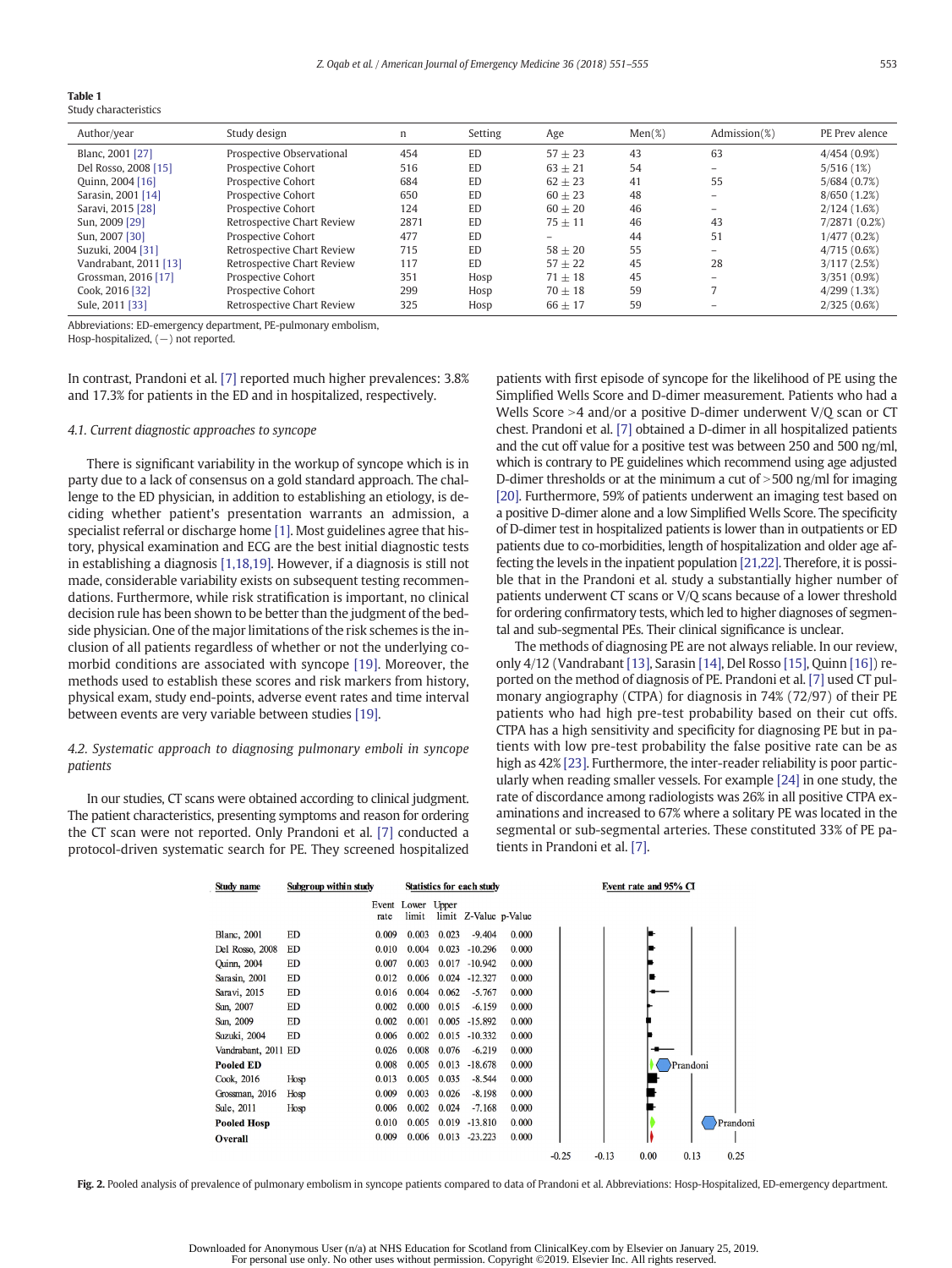#### <span id="page-3-0"></span>4.3. Pulmonary emboli and outcomes in syncope

It is postulated that the main mechanisms of PE causing syncope include acute right ventricular failure, Bezold-Jarisch type reflex and dysrhythmias associated with PE [25]. Not all PEs present with syncope, and the location of the PE is relevant to clinical outcomes (including syncope) and has prognostic value. In a prior study, only main pulmonary artery and lobar artery PEs were associated with syncope [25,26]. However, this association is seen only in small number of patients with PE, in other instances patients with large pulmonary artery PE do not present with syncope [25,26]. The studies in our review did not explicitly report the characteristics of the PE. In the Prandoni et al. [7] study, about 1 in 3 of diagnosed PE was segmental or sub-segmental which are clinically unlikely to cause syncope. Furthermore, the location of the PE and not the clot burden is associated with increased risk for allcause mortality and morbidity, proximal clots being more significant [26]. Therefore, it is unclear whether the presence of the PE in the Prandoni et al. [7] study was a direct cause of syncope, or simply an innocent bystander. It is also not clear whether they had prognostic significance.

#### 4.4. Limitations

Our study has several limitations. The clinical presentations and patient characteristics triggering the investigations for PE were not explicitly listed in the studies. Therefore, a direct comparison between Prandoni et al. [7] and clinical decision making approach cannot be made. Given the wide range of causes of syncope, inferring a specific etiologic cause from test findings is difficult and uncertain. The study is subject to bias due to clinical heterogeneity among the included studies, including differences in medical decision making leading to the evaluation of possible PE as well as baseline characteristics of the population enrolled. Furthermore, it is unclear what follow up was done for patients discharged from the ED to ensure they did not have a PE. Our results are subject to the limitation of meta-analyses which include the aggregation of data from different studies with variable methods, patient population and baseline characteristics.

#### 5. Conclusion

At this point the clinical implications of the Prandoni study are unclear. We do not know if the higher prevalence of PE was due to systematic screening, or whether the PE caused syncope, or simply resulted from co-morbidities and hospitalization, or indeed whether they had prognostic significance. This is important not only due to treatment of patients with oral anticoagulants and exposure to bleeding risks, but also due to potential for missing a serious underlying cause. However, the magnitude of the Prandoni et al. findings cannot be ignored and requires further assessment.

#### Funding

None.

#### Conflicts of interest

None of the authors have any conflict, financial or otherwise.

#### Appendix A. Medline search strategy

- 1. exp. Syncope/
- 2. (syncope or faint\* or unconscious\* or drop attack\*).kw,tw.
- 3. 1 or 2
- 4. exp. Pulmonary Embolism/.
- 5. (pulmonary emboli\* or PE or thromboemboli\* or pulmonary infarct\*).kw,tw.
- 6. 4 or 5
- 7. 3 and 6
- 8. remove duplicates from 7

#### Supplementary data

Supplementary data to this article can be found online at [http://dx.](doi:10.1016/j.ajem.2017.09.015) [doi.org/10.1016/j.ajem.2017.09.015](doi:10.1016/j.ajem.2017.09.015).

#### References

- [1] [Sheldon RS, Morillo CA, Krahn AD, et al. Standardized approaches to the investiga](http://refhub.elsevier.com/S0735-6757(17)30740-4/rf8955)[tion of syncope: Canadian cardiovascular society position paper. Can J Cardiol](http://refhub.elsevier.com/S0735-6757(17)30740-4/rf8955) [2011;27:246](http://refhub.elsevier.com/S0735-6757(17)30740-4/rf8955)–53.
- [Sun BC, Emond JA, Camargo Jr CA. Direct medical costs of syncope-related hospital](http://refhub.elsevier.com/S0735-6757(17)30740-4/rf0005)[izations in the United States. Am J Cardiol 2005;95:668](http://refhub.elsevier.com/S0735-6757(17)30740-4/rf0005)–71.
- [3] [Kapoor WN. Evaluation and management of the patient with syncope. JAMA 1992;](http://refhub.elsevier.com/S0735-6757(17)30740-4/rf0010) [268:2553](http://refhub.elsevier.com/S0735-6757(17)30740-4/rf0010)–60.
- [4] [Brignole M, Menozzi C, Bartoletti A, et al. A new management of syncope: prospec](http://refhub.elsevier.com/S0735-6757(17)30740-4/rf0015)[tive systematic guideline-based evaluation of patients referred urgently to general](http://refhub.elsevier.com/S0735-6757(17)30740-4/rf0015) [hospitals. Eur Heart J 2006;27:76](http://refhub.elsevier.com/S0735-6757(17)30740-4/rf0015)–82.
- [5] [Developed in collaboration w, European Heart Rhythm A, Heart Failure A, et al.](http://refhub.elsevier.com/S0735-6757(17)30740-4/rf0020) [Guidelines for the diagnosis and management of syncope \(version 2009\): the task](http://refhub.elsevier.com/S0735-6757(17)30740-4/rf0020) [force for the diagnosis and management of syncope of the European Society of Car](http://refhub.elsevier.com/S0735-6757(17)30740-4/rf0020)[diology \(ESC\). Eur Heart J 2009;30:2631](http://refhub.elsevier.com/S0735-6757(17)30740-4/rf0020)–71.
- [6] [Konstantinides SV, Torbicki A, Agnelli G, et al. ESC guidelines on the diagnosis and](http://refhub.elsevier.com/S0735-6757(17)30740-4/rf9685) [management of acute pulmonary embolism. Eur Heart J 2014;35:3033](http://refhub.elsevier.com/S0735-6757(17)30740-4/rf9685)–69 3069a-[3069k.](http://refhub.elsevier.com/S0735-6757(17)30740-4/rf9685)
- [7] [Prandoni P, Lensing AWA, Prins MH, et al. Prevalence of pulmonary embolism](http://refhub.elsevier.com/S0735-6757(17)30740-4/rf0030) [among patients hospitalized for syncope. N Engl J Med 2016;375:1524](http://refhub.elsevier.com/S0735-6757(17)30740-4/rf0030)–31.
- [8] [Oqab ZSR. What is the prevalence of pulmonary embolism in patients](http://refhub.elsevier.com/S0735-6757(17)30740-4/rf9850) [presenting with syncope? A systematic review and meta-analysis. PROSPERO](http://refhub.elsevier.com/S0735-6757(17)30740-4/rf9850) [2017:CRD42017056798; 2017.](http://refhub.elsevier.com/S0735-6757(17)30740-4/rf9850)
- [9] [Wells G, Shea B, O'Connell D, et al. The Newcastle-Ottawa scale \(NOS\) for assessing](http://refhub.elsevier.com/S0735-6757(17)30740-4/rf0035) [the quality of nonrandomized studies in meta-analysis. The Ottawa Health Research](http://refhub.elsevier.com/S0735-6757(17)30740-4/rf0035) [Institute: Ottawa, Ontario; 2011.](http://refhub.elsevier.com/S0735-6757(17)30740-4/rf0035)
- [10] [Whiting P, Rutjes AW, Reitsma JB, Bossuyt PM, Kleijnen J. The development of](http://refhub.elsevier.com/S0735-6757(17)30740-4/rf0040) [QUADAS: a tool for the quality assessment of studies of diagnostic accuracy included](http://refhub.elsevier.com/S0735-6757(17)30740-4/rf0040) [in systematic reviews. BMC Med Res Methodol 2003;3:25.](http://refhub.elsevier.com/S0735-6757(17)30740-4/rf0040)
- [11] [Pournazari P, Oqab Z, Sheldon R. Diagnostic value of neurological studies in diagnos](http://refhub.elsevier.com/S0735-6757(17)30740-4/rf9855)[ing syncope: a systematic review. Can J Cardiol 2017.](http://refhub.elsevier.com/S0735-6757(17)30740-4/rf9855)
- [12] [Higgins JPT, Thompson SG, Deeks JJ, Altman DG. Measuring inconsistency in meta](http://refhub.elsevier.com/S0735-6757(17)30740-4/rf0045)[analyses. BMJ: Br Med J 2003;327:557](http://refhub.elsevier.com/S0735-6757(17)30740-4/rf0045)–60.
- [13] [Vanbrabant P, Van Ouytsel V, Knockaert D, Gillet JB. Diagnostic yield of syncope in](http://refhub.elsevier.com/S0735-6757(17)30740-4/rf0050)[vestigation \(initiated\) in the emergency department: a pilot study. Acta Clin Belg](http://refhub.elsevier.com/S0735-6757(17)30740-4/rf0050) [2011;66:110](http://refhub.elsevier.com/S0735-6757(17)30740-4/rf0050)–5.
- [14] [Sarasin FP, Louis-Simonet M, Carballo D, et al. Prospective evaluation of patients](http://refhub.elsevier.com/S0735-6757(17)30740-4/rf0055) [with syncope: a population-based study. Am J Med 2001;111:177](http://refhub.elsevier.com/S0735-6757(17)30740-4/rf0055)–84.
- [15] [Del Rosso A, Ungar A, Maggi R, et al. Clinical predictors of cardiac syncope at initial](http://refhub.elsevier.com/S0735-6757(17)30740-4/rf0060) [evaluation in patients referred urgently to a general hospital: the EGSYS score.](http://refhub.elsevier.com/S0735-6757(17)30740-4/rf0060) [Heart 2008;94:1620](http://refhub.elsevier.com/S0735-6757(17)30740-4/rf0060)–6.
- [16] [Quinn JV, Stiell IG, McDermott DA, Sellers KL, Kohn MA, Wells GA. Derivation of the](http://refhub.elsevier.com/S0735-6757(17)30740-4/rf0065) [San Francisco syncope rule to predict patients with short-term serious outcomes.](http://refhub.elsevier.com/S0735-6757(17)30740-4/rf0065) [Ann Emerg Med 2004;43:224](http://refhub.elsevier.com/S0735-6757(17)30740-4/rf0065)–32.
- [17] [Grossman AM, Volz KA, Shapiro NI, et al. Comparison of 1-day emergency depart](http://refhub.elsevier.com/S0735-6757(17)30740-4/rf0070)[ment observation and inpatient ward for 1-day admissions in syncope patients. J](http://refhub.elsevier.com/S0735-6757(17)30740-4/rf0070) [Emerg Med 2016;50:217](http://refhub.elsevier.com/S0735-6757(17)30740-4/rf0070)–22.
- [18] [The Task Force for the Diagnosis and Management of Syncope of the European Soci](http://refhub.elsevier.com/S0735-6757(17)30740-4/rf0075)[ety of Cardiology \(ESC\). Guidelines for the diagnosis and management of syncope](http://refhub.elsevier.com/S0735-6757(17)30740-4/rf0075) [\(version 2009\). Eur Heart J 2009;30:2631](http://refhub.elsevier.com/S0735-6757(17)30740-4/rf0075)–71.
- [19] [Shen W-K, Sheldon RS, Benditt DG, et al. ACC/AHA/HRS guideline for the evaluation](http://refhub.elsevier.com/S0735-6757(17)30740-4/rf0080) [and management of patients with syncope: a report of the American College of Car](http://refhub.elsevier.com/S0735-6757(17)30740-4/rf0080)[diology/American Heart Association Task Force on clinical practice guidelines, and](http://refhub.elsevier.com/S0735-6757(17)30740-4/rf0080) [the Heart Rhythm Society. Circulation 2017;2017.](http://refhub.elsevier.com/S0735-6757(17)30740-4/rf0080)
- [20] [Raja AS, Greenberg JO, Qaseem A, et al. Evaluation of patients with suspected acute](http://refhub.elsevier.com/S0735-6757(17)30740-4/rf0085) [pulmonary embolism: best practice advice from the clinical guidelines committee of](http://refhub.elsevier.com/S0735-6757(17)30740-4/rf0085) [the American college of physicians. Ann Intern Med 2015;163:701](http://refhub.elsevier.com/S0735-6757(17)30740-4/rf0085)–11.
- [21] [Schrecengost JE, LeGallo RD, Boyd JC, et al. Comparison of diagnostic accuracies in](http://refhub.elsevier.com/S0735-6757(17)30740-4/rf0090) [outpatients and hospitalized patients of D-dimer testing for the evaluation of](http://refhub.elsevier.com/S0735-6757(17)30740-4/rf0090) [suspected pulmonary embolism. Clin Chem 2003;49:1483](http://refhub.elsevier.com/S0735-6757(17)30740-4/rf0090)–90.
- [22] [Brotman DJ, Segal JB, Jani JT, Petty BG, Kickler TS. Limitations of D-dimer testing in](http://refhub.elsevier.com/S0735-6757(17)30740-4/rf0095) [unselected inpatients with suspected venous thromboembolism. Am J Med 2003;](http://refhub.elsevier.com/S0735-6757(17)30740-4/rf0095) [114:276](http://refhub.elsevier.com/S0735-6757(17)30740-4/rf0095)–82.
- [23] [Stein PD, Fowler SE, Goodman LR, et al. Multidetector computed tomography for](http://refhub.elsevier.com/S0735-6757(17)30740-4/rf0100) [acute pulmonary embolism. N Engl J Med 2006;354:2317](http://refhub.elsevier.com/S0735-6757(17)30740-4/rf0100)–27.
- [24] [Hutchinson BD, Navin P, Marom EM, Truong MT, Bruzzi JF. Overdiagnosis of pulmo](http://refhub.elsevier.com/S0735-6757(17)30740-4/rf0105)[nary embolism by pulmonary CT angiography. Am J Roentgenol 2015;205:271](http://refhub.elsevier.com/S0735-6757(17)30740-4/rf0105)–7.
- [25] [Castelli R, Tarsia P, Tantardini C, Pantaleo G, Guariglia A, Porro F. Syncope in patients](http://refhub.elsevier.com/S0735-6757(17)30740-4/rf0110) [with pulmonary embolism: comparison between patients with syncope as the pre](http://refhub.elsevier.com/S0735-6757(17)30740-4/rf0110)[senting symptom of pulmonary embolism and patients with pulmonary embolism](http://refhub.elsevier.com/S0735-6757(17)30740-4/rf0110) [without syncope. Vasc Med 2003;8 \(257](http://refhub.elsevier.com/S0735-6757(17)30740-4/rf0110)–61).
- [26] [Vedovati MC, Becattini C, Agnelli G, et al. Multidetector CT scan for acute pulmonary](http://refhub.elsevier.com/S0735-6757(17)30740-4/rf0115) [embolism: embolic burden and clinical outcome. Chest 2012;142:1417](http://refhub.elsevier.com/S0735-6757(17)30740-4/rf0115)–24.